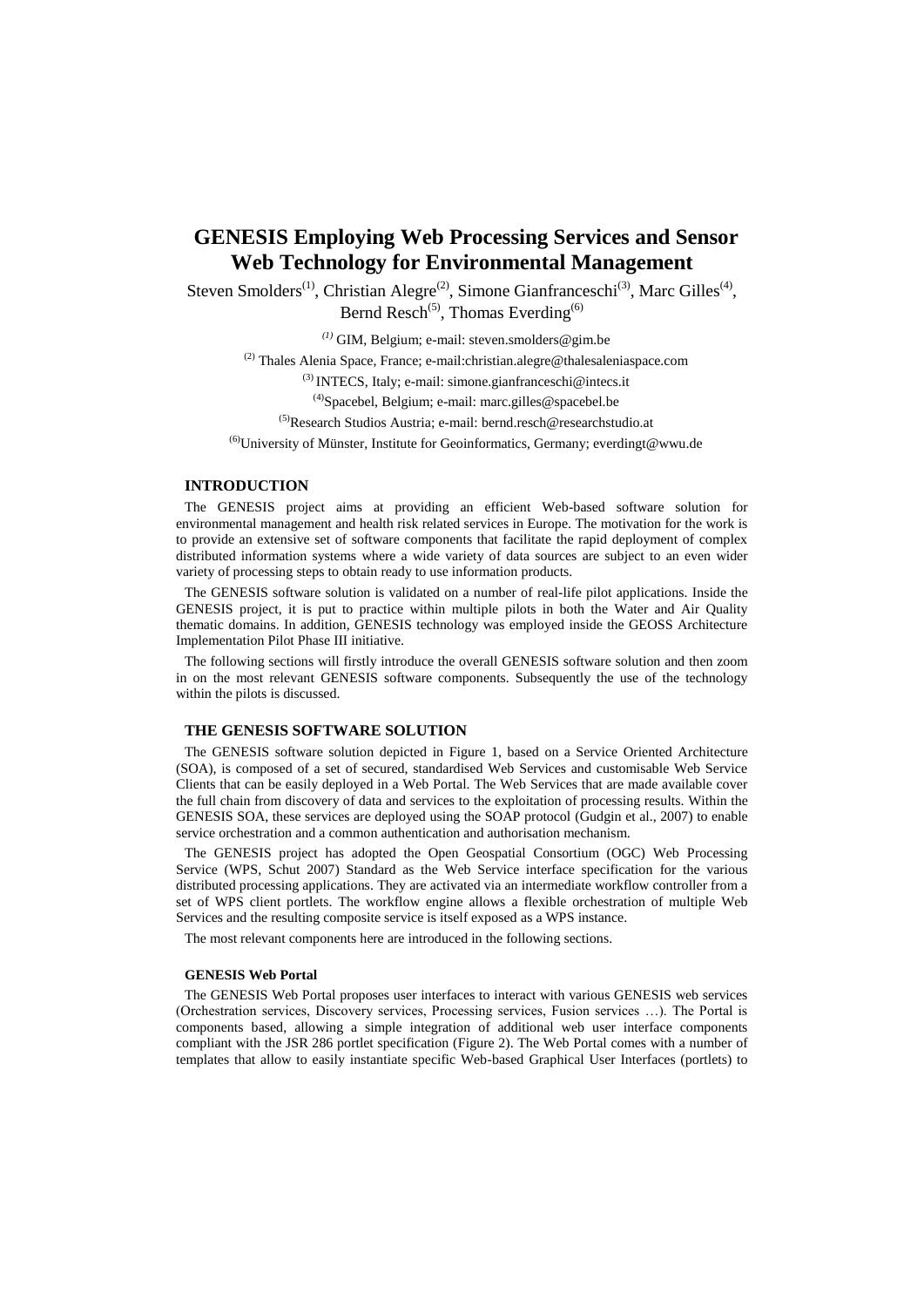interact with remote web services based on standard interfaces such as various types of OGC Catalogues Services (ISO AP Profile, ebRIM CIM, Sensor, EOP, ...) and various OGC data services as described below (Voges and Senkler 2007; Lesage 2007; Houbie et al. 2010; Primavera 2008). An instance of the GENESIS Portal is accessible at http://gppf.genesis-fp7.eu/.



Figure 1 : GENESIS Architecture Overview

A specific WPS client portlet can be easily instantiated within this portal by providing the endpoint URL to the service and two XML files which can be automatically generated on the basis of the WPS Process Description file. The first file is used to transform the user input into a WPS Execute message and the WPS Execute Response message into presentable format. It is encoded as XSLT (Clark 1999). Within the second file, the User Interface of the WPS client is defined using facelets – the default view definition language for the Java Server Faces framework. On the basis of the data types of the different input parameters, specific User Interface control elements are proposed.

For WPS Services that require geographically referenced input data or provide georeferenced output, the GENESIS Geodata Visualisation Portlet System can be employed. This Portlet is included into the Web Portal and allows to instantiate varying geographical user interfaces for each GENESIS service client. It allows interacting via a map with OGC Web Map Service (WMS, Beaujardiere 2006), Web Feature Service (WFS, Vretanos 2005), Web Coverage Service (WCS, Whiteside and Evans 2008) and Sensor Observation Service (SOS, Na and Priest 2006) instances and reading data from a variety of vector and raster data formats. It offers the user a map display with advanced feature oriented query functionality, tabular and graph visualisation and also intrinsic support for the temporal dimension of data.

For processes that publish multiple data sets, use is made of the OGC Web Map Context specification (Sonnet 2005) to communicate the set of processing results to the Geodata Visualisation Portlet. In this case, the Web Processing service will publish its data to an OGC WFS, WCS and/or SOS and will create a Web Map Context Document that will be provided as output of the WPS.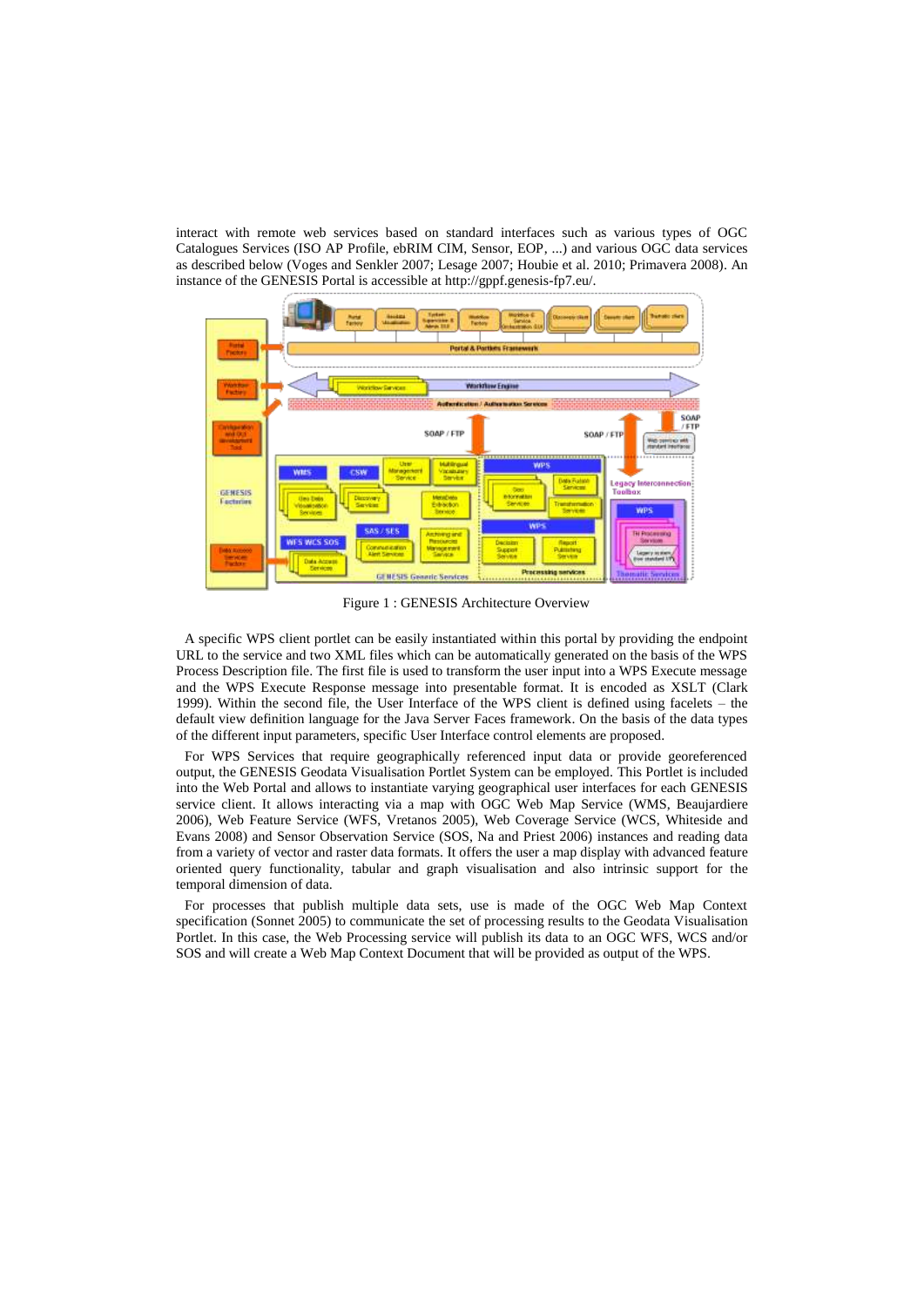| <b>COMPA</b>                                                                                     | <b>May 19 years</b> |                                   |                                                                          |                                                                                             |                                         |
|--------------------------------------------------------------------------------------------------|---------------------|-----------------------------------|--------------------------------------------------------------------------|---------------------------------------------------------------------------------------------|-----------------------------------------|
| EGP EX-assurance-Construçost                                                                     | O bit sil nos       |                                   |                                                                          | $-42099926400014454242454446126$                                                            | It's                                    |
| Eddied Scott                                                                                     |                     |                                   | <b>Johnson E.</b>                                                        |                                                                                             | s,                                      |
|                                                                                                  |                     |                                   | Linux Johann                                                             |                                                                                             | 170 WW                                  |
| at model and she is.<br><b>M</b> 1027 Sto. Inc.                                                  |                     |                                   | Additional Ed.<br>BM DH BEALING COLLECT                                  |                                                                                             |                                         |
|                                                                                                  |                     |                                   | <b>Amhuer 14</b><br>Seld Date shift all century as lot also              |                                                                                             | $0.1 - 10$<br><b>MAYY'S</b><br>$-2 - 4$ |
| TIT STT.<br><b>MONA</b><br><b>AFRICA</b>                                                         |                     |                                   | Turbit<br>JUSTICIAN 1                                                    | <b>Production and</b><br>more particle (\$2015), 282 \$100,000 (\$60,000 \$\$80,075152,000) | 日本 七 38<br><b>Brasilio</b><br>$-$       |
| <b>Flake</b> door shores                                                                         |                     |                                   | dying 22 Kill                                                            |                                                                                             | <b>COLLEGE</b>                          |
| <b>Exclusive</b><br>14,032,000                                                                   | $-14$               |                                   | ATRONAULT ET<br>Barchen 2121 41 Editorial History                        |                                                                                             |                                         |
| <b>Best Video</b><br>2012/05/05                                                                  | 改革                  |                                   | Artrigale Tal.                                                           |                                                                                             |                                         |
|                                                                                                  |                     |                                   |                                                                          |                                                                                             |                                         |
| U. Same                                                                                          |                     | <b>NOTEN ADMINI</b><br>SHA 10.000 | <b>DRI 27014521 1266 271111011111111</b>                                 |                                                                                             | $\frac{1}{2}$                           |
| este incomerc                                                                                    |                     |                                   |                                                                          |                                                                                             |                                         |
| Delivers received an includible the learn print, and said to                                     |                     | 721                               | Newton 1000122777130313112                                               | ijetori<br><b>Book Friends</b>                                                              | lands 1-Lands                           |
| <b>Distribution</b>                                                                              |                     |                                   | bertale, 1990-143771-10-014413                                           | $\sim$<br><b>Senat Veraffer</b>                                                             |                                         |
| <b>Sektilesvine</b>                                                                              |                     |                                   |                                                                          | List.<br><b>Rudove: Dies Taxe</b><br><b>GALLAS</b><br><b>Institute exist Fishers</b>        |                                         |
| 1.1.1. Mora Gammen                                                                               |                     |                                   |                                                                          | <b>UPPERL</b><br><b>Incident Transis</b>                                                    |                                         |
|                                                                                                  |                     |                                   |                                                                          | <b>Newcas Statement Master</b>                                                              |                                         |
| Gliedes condite: chips of \$27,000 BS27 (PCT \$50,000 F)<br>$\sim$<br><b>John Nasher</b>         |                     |                                   | Bandale, 2010; 10 1171 318 12 1912.<br>Southern 2006/01/17/11/01/27 1988 | <b>DRIVE</b><br><b>Bookvisers</b><br>Jan 4 / bio sillar<br><b>B</b>                         |                                         |
| <b>SHESWATER</b>                                                                                 |                     |                                   |                                                                          | Puttern Urbit funz<br>UHF.                                                                  |                                         |
| 177 Show Walkale                                                                                 |                     |                                   |                                                                          | Life, and<br><b><i>Distinguist Dairy</i></b><br><b>GPTILEL</b><br><b>James Trave</b>        |                                         |
|                                                                                                  |                     |                                   |                                                                          | lance Eatonom How.                                                                          |                                         |
| burbana secolar or turned by \$50 per \$10 days to \$1.<br><b>ISBN 2010</b> WAS SERVED<br>$\sim$ |                     |                                   | Bendale, 2000 to CEVA 38-314 653.                                        | <b>USIF</b><br><b>Book Views</b>                                                            |                                         |
| EJ<br><b>Graham Hussing</b><br><b>Braker Brakerston</b>                                          |                     |                                   | East Date: (2000) 10-12 12:30 SE-22-4 KEZ                                | Senta Lincolline<br>$8 - 1$<br><b><i>Instrum Grid Taxe</i></b><br>Les-                      |                                         |
| <b>FALL TURE</b><br>TT - Grace Statement                                                         |                     |                                   |                                                                          | <b>USEF</b><br>A Atlantas 1 Flying<br><b>GETOLAA</b><br><b>Stairer Case</b><br>u na         |                                         |

Figure 2: GENESIS Web Portal Client instance.

## <span id="page-2-0"></span>**GENESIS Workflow Engine Orchestration Design GUI**

The GENESIS Workflow Engine allows executing chains of web services i.e. workflows of several services where output from previous ones could be used as input of the next one. To reduce the complexity of designing service orchestrations, a GENESIS Orchestration Design GUI allows nontechnical users to build orchestration workflows by drag-and-drop of preconfigured service instances onto a workflow area. This Orchestration Design GUI [\(Figure 3\)](#page-2-1) produces workflow definitions according to the BPEL4WS1.1 (Andrews et al. 2003) and OASIS WS-BPEL2.0 (Alves et al. 2007) standards and deploys this output using a WPS-T Deployment Service that is built on top of the open source EasyBPEL engine and the Oracle BPEL engine.

| Window                    |                                          |  |
|---------------------------|------------------------------------------|--|
|                           |                                          |  |
| Baristain                 | Worldfore Duttone                        |  |
| # 103 Services (S)        | $-100$                                   |  |
| 4 GLT Reporting [1]       | NeWorldsteinPlane - 343                  |  |
| C Department              | WorkfrandredsmathschopinertDunairi - jef |  |
| # 112 Tada Convenient (2) | 4 - Separa                               |  |
| C 1. from 700' JRT        | C Department                             |  |
| C CM32 From ROLY AD       | <b>C T Auto POLY NET</b>                 |  |
| 4 [1] Data Fusion [4]     | . D 1.to johger DW                       |  |
| C T.N. pilyan CIV         | (L) HOWELT - FINN                        |  |
| C 'W. to police CSF       | 5 FOOLING, PHODD = 1.125                 |  |
| C CNI2. In anhapm, CSH    | FOOLING INTERVAL - PTUS                  |  |
| C LSTs to govern CSV      | noving JRJ TJAR R                        |  |
| # 14 Elektration (1)      | 37 INPUT 1981, castles                   |  |
| C Calculation (MD)        | F 7. In Jakan, CRODITAT, UKL 7, write    |  |
| # CEI Alerting (ST)       | DUTRUT, LEE, T. ron                      |  |
| O Treatula Fort           | - O '% to policin CSV                    |  |
|                           | TEMPLET + PERM                           |  |
|                           | FOLLOW, PRICED & ILLUS.                  |  |
|                           | FOOLINE_SPER/AL = PT1135.                |  |
|                           | DAVIT_URL_pshypet                        |  |
|                           | - 3 INPUT URL ractar                     |  |
|                           | IF 76 to polygen CIV/SCTR/F LBL T raider |  |
|                           | <b>E DUTRIT URL TR me</b>                |  |
|                           | ENIL Frenc./RDLY.AQ                      |  |
|                           | <b>OVIL to colvipse CSP</b>              |  |
|                           | For a letter buy containing their        |  |

<span id="page-2-1"></span>Figure 3: Orchestration design tool.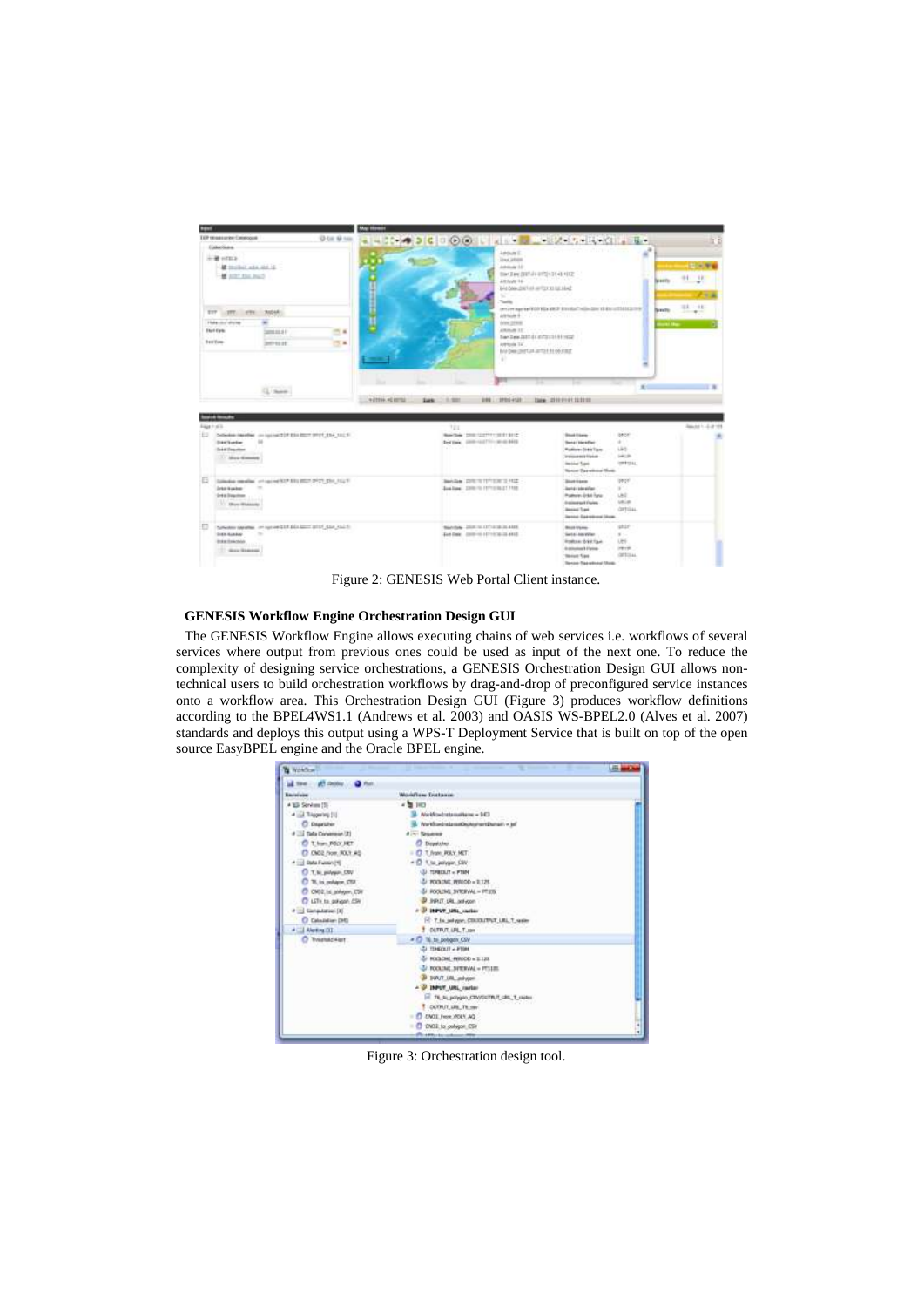## **GENESIS Web Processing Services**

The list of Web Processing Services developed by GENESIS consists of:

- The GENESIS Legacy Interconnection Toolbox that facilitates the publication of processes according to the OGC WPS specification by connecting legacy applications via shell scripts. A WPS instance is created via the DescribeProcess document. It parses the file and creates the resources needed to handle incoming WPS requests and converts them to allow the connection with the back-end processing engine. The toolbox also provides a web based testing and monitoring tool allowing for instance to list all the incoming requests evaluate their status and inspect the response messages.
- The GENESIS Geospatial Information Services provide generic geoprocessing functionality on geographically referenced vector and raster datasets. They offer advanced Geo Information System and Earth Observation functionalities for integration into Web-based Spatial Data Infrastructures. The processes that are implemented include raster and vector data clipping, (re-)projection, format conversion and generalisation, raster2vector and vector2raster conversion as well as imagery processing.
- The GENESIS Computation Service allows the execution of algorithms described in the OpenMath XML format. It enables the execution on various computation engines and provides an abstraction between an algorithm composition tool (or GUI) and the computation engine (in this case the Open Source Octave).

#### **GENESIS Archiving and Resource Management Services**

The above listed processing services produce results that may need to be archived for later discovery and access. This is one of the main functionalities of the GENESIS Archiving and Resource Management Services (ARMS) that address both the short-term and long-term archiving of the input data. The ARMS also provide the functionalities to retrieve previously stored datasets and to delete them. In addition the ARMS are also in charge of managing the metadata associated to the archived data. It can be seen as middleware software that encapsulates the publishing of data and metadata to a persistent web accessible store (HTTP, FTP, WCS or SOS) and allows managing the stored resources. An ARMS instance exposes itself as a Web Processing Service illustrating the generic nature of the Web Processing Service Specification.

#### **GENESIS Sensor Fusion Service**

The GENESIS Sensor Fusion Service constitutes the connecting component between the geo sensor web (i.e. Sensor Observation Service) and the more widely adopted WFS/WMS interfaces. The direct conversion of data structures allows the easy integration of sensor data into GIS applications and therefore enables fast and ubiquitous data visualisation and analysis.

From a technology viewpoint, the Sensor Fusion Service acts as a 'translator' between O&Mencoded measurement data (Cox 2007) and the provided OGC WFS/WMS output. During the transformation procedure, certain input parameters (coordinate reference system, units of measure, data structures etc.) are interpreted. [Figure 1](#page-4-0) illustrates the general functionality of the Sensor Fusion Service, which is realised as a custom data store for the open-source GeoServer.

# **GENESIS VALIDATION – PILOT APPLICATIONS**

The GENESIS solution is validated on a number of pilots of which two examples are:

 The Bavarian Air Quality Pilot where earth observation and air quality forecast model run data are processed (clipping, format conversion, statistics over time, …) and combined to yield an Integrated Health Index map. One Catalogue Service and a set of four WPS instances are orchestrated from the central Workflow Engine. The processing services publish their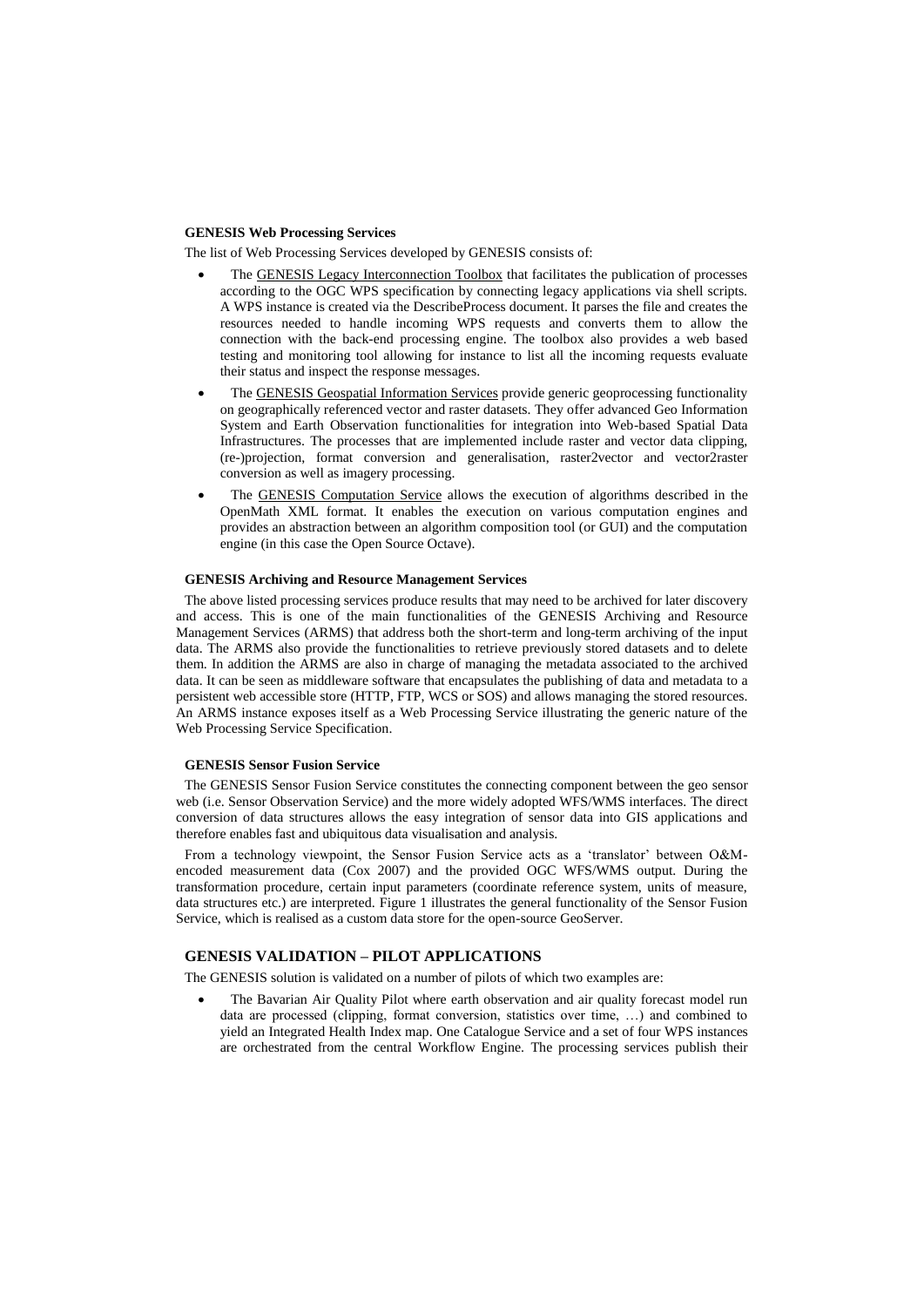results to a WCS and an SOS to offer animated maps of this health index over time and time series graphs of this health index aggregated over regions.

 The GEOSS AIP3 Energy Pilot where the GENESIS Technology was used to establish a set of WPS server/client pairs to provide information on the environmental impact of the production, transportation and use of photovoltaic panels. Figure 5 shows how the Client Portlet allows user to select input parameters and to graphically define points of interest. A video showing the Energy GEOSS AIP 3 pilot is available on the GEOSS AIP3 home page (http://www.ogcnetwork.net/pub/ogcnetwork/GEOSS/AIP3/index.html).



Figure 1: Sensor Fusion Service General Functionality.

<span id="page-4-0"></span>

Figure 5: Example WPS Client Portlet: map tabular and graph display of WPS Results

## **CONCLUSION**

The GENESIS solution proposes a complete set of components for building environmental information services. The system employs a loosely coupled Service Oriented Architecture with a central Web Portal and a set of distributed Web Services with Open Standards based interfaces. The OGC Web Processing Service standard is extensively used as protocol for addressing the various processing algorithms and for the utilisation of workflow engines. Furthermore it provides means to integrate sensor measurements and datasets into the rich environment. This allows to easily develop